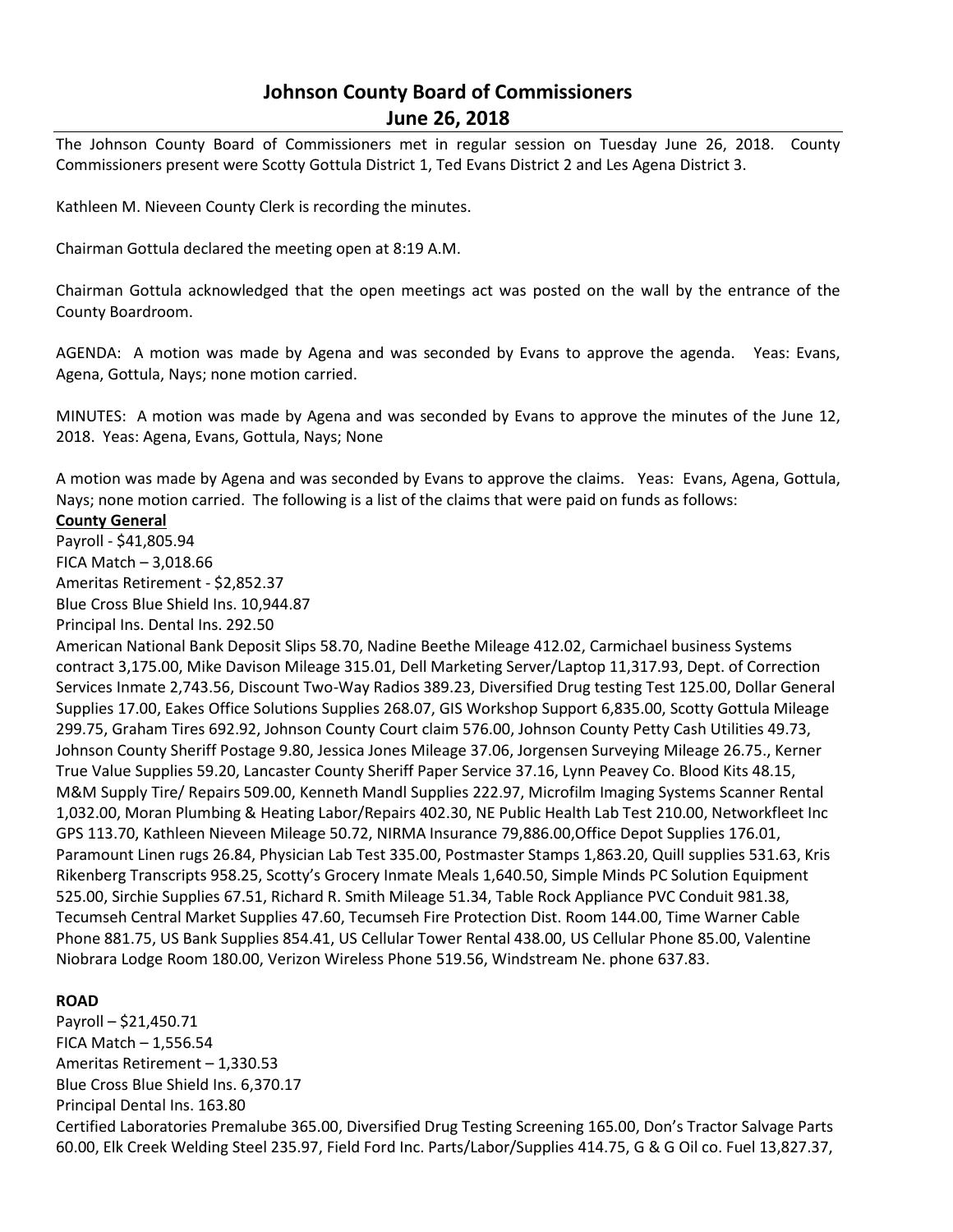Johnson County Petty Cash Utilities 52.49, ME Collins Contracting C-49(220), 8,794.23, Nebraska Public Power Utilities 34.21, Paramount Linen rugs 22.08, Seneca Sanitation Trash 60.00, US Bank Postage/Supplies 27.39, U.S. Cellular phone 77.69, Wessel's Trucking Hauling 345.40, Windstream phone 137.67

## **INHERITANCE TAX**

First Wireless Equipment Relocation 2,266.35, MIPS Jury list 182.20, Smith Schafer Davis Attorney Fees 12,017.00.

### **911 EMERGENCY MANAGEMENT FUND**

Johnson County Petty Cash Utilities 36.19

#### **AMBULANCE**

Community Insurance Group Workers Comp Ins. 1,264.00, Discount Two-Way Radios 3,337.70, Marlin Ebbers Mileage 92.65, EMS Billing Services 1,684.43, Johnson County Hospital Supplies 213.95,Matheson Tri-Gas 88.77, Southeast community College Tuitions/Fees 1,552.50, Tecumseh Rescue Transfers 150.00, Diane Wilken Mileage 98.10

Highway Supt. Matt Schaardt was present at the meeting to discuss county roads, bridges, and to give the Board an update on current projects.

A motion was made by Evans and was seconded by Agena to approve Resolution no. 18-8 a Resolution authorizing the Chairman to sign the Agreement between Johnson County and the State of Nebraska on Project No. STP-NBIS(112), 2018 Fracture Critical Bridge Inspection. Yeas: Evans, Agena, Gottula, Nays; none motion carried.

Scott Buss was present at the meeting to discuss with the board about placing gravel around driveways to help with the dust from vehicles traveling down 608 Ave. Matt informed Scott that the County has very little gravel and the cost of gravel compared to Rock is a lot more. The County will be getting clean rock later this year and Matt will work at getting clean rock placed on main roads in the county.

Amanda Burki Emergency Manager and Alyson Gottula Deputy were at the meeting to discuss the GIS Systems and the GEO Com systems.

Ken Mandl Veterans Service Officer was at the meeting to discuss the expiring term of the Elk Creek representative to the Veteran Committee. The Veterans Committee recommended Lavon Othmer to service another term. A motion was made by Evans, and was seconded by Agena to re-appoint Lavon Othmer to fill the position of Elk Creek representative for another term. His term would be from July 1, 2018 to June 30, 2023. Yeas: Evans, Agena, Gottula, Nays; none motion carried.

Ken also informed the board that he would like to purchase a new office chair from Staples. The board said it would be ok but it would also have to come out of next year's budget.

Fuel bids were opened at 9:15 A.M. and were placed on file in the County Clerk's Office. A bid was received from G & G Oil Company. A motion was made by Evans, and was seconded by Agena to approve the bid from G & G Oil Company as follows: Tecumseh Ship Unleaded with 10% Ethanol \$2.299, Diesel Low Sulfur #2 on Road \$2.549, Cook, Crab Orchard, Elk Creek, Sterling Shop Diesel Low Sulfur #2 off Road \$2.299. Yeas: Evans, Agena, Gottula, Nays; none motion carried.

Diane Newman Johnson County Hospital Administrator and Sheriff Scott Walton were at the meeting to discuss the current contract between the Johnson County Sheriff's Office and the Hospital for Security while an inmate from TSCI is in the hospital. With the decrease in inmate services at the hospital she was asking the board to